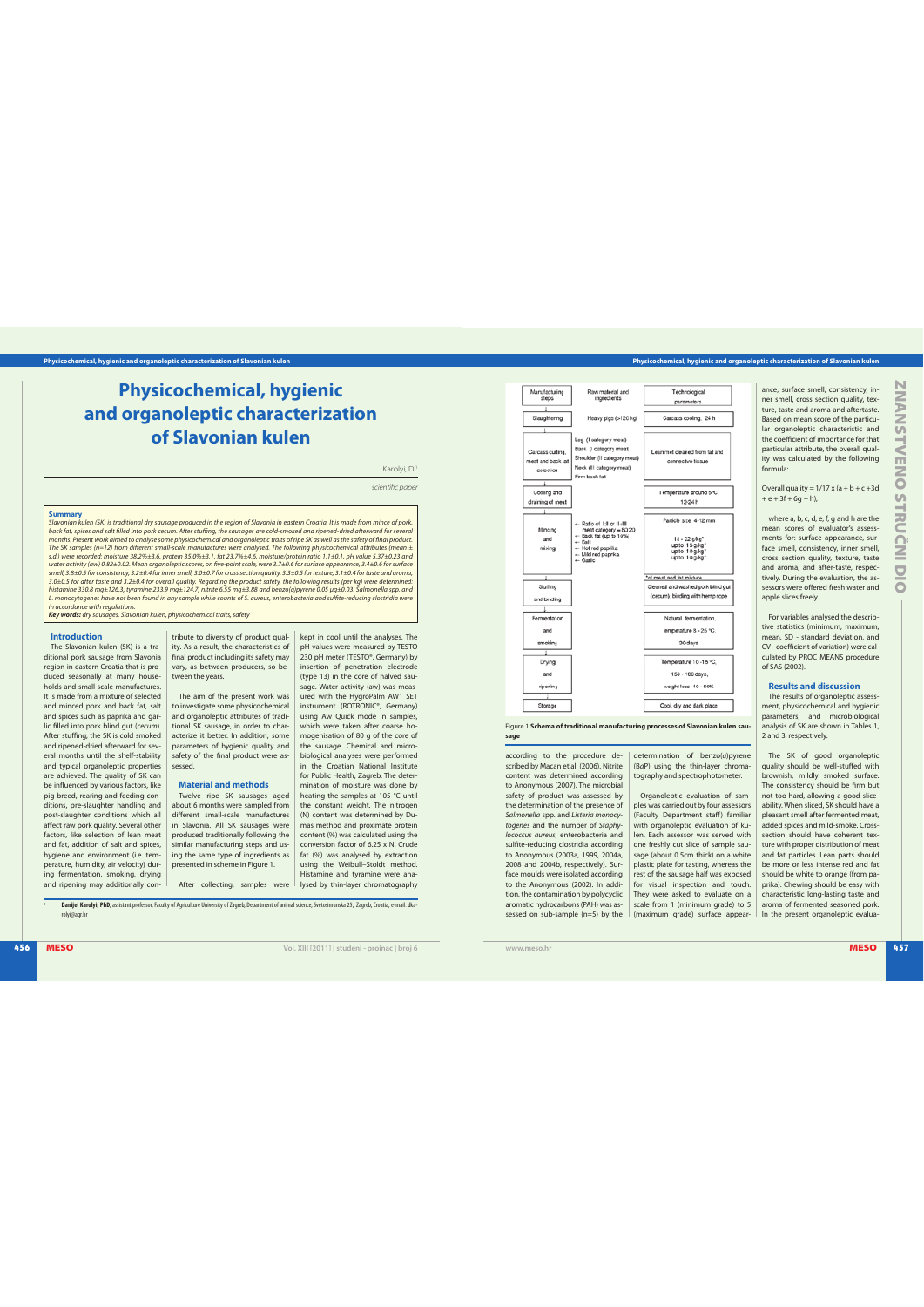### **Physicochemical, hygienic and organoleptic characterization of Slavonian kulen Physicochemical, hygienic and organoleptic characterization of Slavonian kulen**

tion of SK (Table 1), the highest variability was found for cross section<br>quality (CV=24.7%), while grades for the other traits varied similarly with quite uniform overall quality. The highest graded traits were consist-ency and surface appearance, and the lowest graded were cross-section quality and after-taste.

 $\frac{1}{2}$ The CV of both aw and pH values (Table 2), which are commonly used<br>in terms of shelf life and safety of dry sausages (Incze, 2007), was very<br>low revealing the homogeneity of SK for these parameters. This result is in agreement with those reported previously for traditional SK from dif-ferent producing areas in Slavonia (Karolyi, 2005). Generally, meat prod-<br>ucts could be considered as "shelfstable¨ (need no refrigeration, low susceptibility to microbial spoilage) if they have pH < 5.2 and aw < 0.95 or<br>only pH < 5.0 or aw < 0.91 (Leistner<br>and Rödel, 1975). Hence, the ripe SK with an average aw value of 0.82 and pH value of 5.37 can be character-<br>ized as a shelf-stable product, principally due to long period of drying/ ripening and considerable dehydration occurred. European fermented sausages can be roughly classified as Mediterranean, or Southern Europe type, generally characteriz by long maturing times, slow pH fall<br>with final pH higher than 5.0 and flavour significantly affected by the<br>use of spices; and Northern Europe type, characterized by fast acidifica-<br>tion, final pH lower than 5.0, smoking and short maturing times (Zanardi<br>et al., 2004). According to that, SK is similar to long matured low acid Southern Europe type of fermented sausages with the addition of smoking which is an integral part of traditional SK production technology. Similar values of final pH and aw to those observed for SK were reported for Majorcan sobrasada, which is also stuffed into pork cecum (Rosselló et al., 1995; Martínez et al., 2008).

| Table 1 <b>Descriptive statistics for organoleptic traits of Slavonian kulen sausages</b>  |                        |     |     |      |     |        |
|--------------------------------------------------------------------------------------------|------------------------|-----|-----|------|-----|--------|
|                                                                                            | <b>Trait</b>           | Min | Max | Mean | SD  | CV (%) |
|                                                                                            | Surface appearance     | 2.3 | 4.5 | 3.7  | 0.6 | 17.4   |
|                                                                                            | Surface smell          | 2.5 | 4.8 | 3.4  | 0.6 | 17.4   |
|                                                                                            | Consistency            | 3.0 | 4.8 | 3.8  | 0.5 | 13.0   |
|                                                                                            | Inner smell            | 2.5 | 3.8 | 3.2  | 0.4 | 12.4   |
|                                                                                            | Cross section quality  | 1.5 | 4.0 | 3.0  | 0.7 | 24.7   |
|                                                                                            | Texture                | 2.5 | 4.0 | 3.3  | 0.5 | 14.7   |
|                                                                                            | Taste and aroma        | 2.5 | 4.0 | 3.1  | 0.4 | 14.0   |
|                                                                                            | After taste            | 2.0 | 3.8 | 3.0  | 0.5 | 15.5   |
|                                                                                            | <b>Overall quality</b> | 2.8 | 3.7 | 3.2  | 0.4 | 10.8   |
| SD - standard deviation, Min. - minimum, Max. - maximum, C.V. - coefficient of variability |                        |     |     |      |     |        |

| Table 2 Descriptive statistics for physicochemical and hygienic quality traits of Slavonian ku- |      |            |             |      |        |  |  |  |
|-------------------------------------------------------------------------------------------------|------|------------|-------------|------|--------|--|--|--|
| len sausages                                                                                    |      |            |             |      |        |  |  |  |
| <b>Trait</b>                                                                                    | Min  | <b>Max</b> | <b>Mean</b> | SD   | CV (%) |  |  |  |
| pH value                                                                                        | 5.07 | 5.75       | 5.37        | 0.23 | 43     |  |  |  |
| $AW^{\dagger}$                                                                                  | 0.79 | 0.85       | 0.82        | 0.02 | 2.2    |  |  |  |
| Moisture (%, w/w)                                                                               | 31.7 | 42.8       | 38.2        | 3.6  | 9.4    |  |  |  |
| Total fat (%, w/w)                                                                              | 16.4 | 31.0       | 23.7        | 4.6  | 19.3   |  |  |  |

|                                                              | Protein (%, w/w)                                                             | 30.3  | 39.6  | 35.0  | 3.1   | 8.8  |  |  |
|--------------------------------------------------------------|------------------------------------------------------------------------------|-------|-------|-------|-------|------|--|--|
|                                                              | $M/P$ <sup>11</sup>                                                          | 1.0   | 1.3   | 1.1   | 0.1   | 9.4  |  |  |
|                                                              | Nitrite (mq/kq)                                                              | 2.93  | 14.30 | 6.55  | 3.88  | 59.2 |  |  |
|                                                              | Histamine (mg/kg)                                                            | 160.0 | 560.0 | 330.8 | 126.3 | 38.2 |  |  |
|                                                              | Tyramine (mq/kq)                                                             | 67.0  | 400.0 | 233.9 | 124.7 | 53.3 |  |  |
|                                                              | BaP µq/kq <sup>+++</sup>                                                     | 0.05  | 0.13  | 0.05  | 0.03  | 69.9 |  |  |
| "Water activity ; "Moisture/protein ratio ; ""Benzo(a)pyrene |                                                                              |       |       |       |       |      |  |  |
|                                                              | SD - standard deviation, Min. - minimum, Max. - Maximum, CV - coefficient of |       |       |       |       |      |  |  |

variability

| Table 3 Results of microbiological analysis of Slavonian kulen sausages                                                                      |                             |      |      |                      |          |                       |
|----------------------------------------------------------------------------------------------------------------------------------------------|-----------------------------|------|------|----------------------|----------|-----------------------|
| <b>Sample</b>                                                                                                                                | SRC cfu/g S cfu/25g E cfu/g |      |      | <b>LM</b><br>ctu/25a | SA cfu/a | <b>Surface moulds</b> |
| 1.                                                                                                                                           | < 10                        | neq. | < 10 | neg.                 | < 10     | neq.                  |
| 2.                                                                                                                                           | < 10                        | neq. | < 10 | neg.                 | < 10     | Aspergillus flavus    |
| 3.                                                                                                                                           | < 10                        | neq. | < 10 | neq.                 | < 10     | neq.                  |
| 4.                                                                                                                                           | < 10                        | neq. | < 10 | neg.                 | < 10     | Penicillium spp.      |
| 5.                                                                                                                                           | < 10                        | neq. | < 10 | neq.                 | < 10     | neq.                  |
| 6.                                                                                                                                           | < 10                        | neq. | < 10 | neg.                 | < 10     | neq.                  |
| 7.                                                                                                                                           | < 10                        | neq. | < 10 | neq.                 | < 10     | Aspergillus glaucus   |
| 8.                                                                                                                                           | < 10                        | neq. | < 10 | neg.                 | < 10     | neq.                  |
| 9.                                                                                                                                           | < 10                        | neq. | < 10 | neq.                 | < 10     | Penicillium spp.      |
| 10.                                                                                                                                          | < 10                        | neq. | < 10 | neg.                 | < 10     | neq.                  |
| 11.                                                                                                                                          | < 10                        | neq. | < 10 | neq.                 | < 10     | neq.                  |
| 12.                                                                                                                                          | < 10                        | neq. | < 10 | neg.                 | < 10     | neq.                  |
| SRC - Sulphite-reducing clostridia; S - Salmonella spp.; E - Enterobacteriaceae; LM -<br>Listeria monocytogenes; SA - Staphylococcus aureus. |                             |      |      |                      |          |                       |

The compositional parameters of SK were more variable (Table 2), especially in terms of total fat content (CV=19.3%). This could be attributed to the differences in the amount of added back fat and selection of more or less fatty meat cuts by certain producers. High variability for fat

clearly distinguished as dry sausage.

tent was also reported in other types of traditional sausages (Ambrosiadis<br>et al., 2004; Ferreira et al., 2007). The average value of moisture (38.2 %)<br>found in SK was higher than those cited by Salgado et al. (2006) for dif-<br>ferent varieties of Chorizo and other Spanish traditional sausages that could be explained by large diameter of SK. Compared to the sausage of similar size and maturing period, like Majorcan sobrasada (Rosselló<br>et al., 1995; Martínez et al., 2008), the moisture content of SK was a higher, probably due to much higher amount of fat used in Majorcan sobrasada preparation. On the other hand, the SK had less moisture than Botillo - a traditional dry fermented sausage from Galicia region in north-<br>west Spain (Lorenzo et al., 2000;<br>García Fontán et al., 2007), which is also stuffed into pork cecum but it is ripened for considerably shorter pe-riod of time than SK. Due to prolonged drying (weight loss up to 50 %) and high lean meat<br>share used in mince preparation, the moisture and protein content in ripe SK were at similar levels (30-40 %) indicating high nutritional value of the final product. In fact, the average protein content in SK is higher than those usually found in other traditional sausages (Ambrosiadis et al.,<br>2004; Salgado et al., 2006; Lorenzo et al., 2000: Moretti et al., 2004: Comi et al., 2005). In relation to the fat con-<br>tent reported for these products, the SK with an average fat content of 23.7 % is generally less fatty.<br>The moisture to protein ratio (M/P),<br>which gives the information on the<br>extent of drying of the lean meat part (Incze, 2007) was on average<br>1.1 (Table 2). The M/P ratio, together with pH and aw, is used to distin-<br>guish semi-dry and dry sausages.<br>For example, an M/P ratio of about<br>1.2–1.3, which equals an aw value below 0.89-0.90, is considered as a criterion for dry sausages in Europe (Incze 2007). By that, the SK could be

The SK is traditionally manufactured without nitrogenous salts. In meat curing, nitrite is widely used for antibacterial, colour and antioxi-dant purposes, often in combination with nitrate which act as a source of nitrite in long curing process. When only salt is used for the fermentation, there is a greater microbial risk. On the other hand, high intake of nitrite presents a risk to human health due to its direct toxicity, or through the endogenous formation of carcinogenic nitrosamines (Sebranek, 2009).<br>The average value of nitrite in ripe SK<br>was 6.55 mg/kg which is lower than<br>residual nitrite levels reported in sausages fermented with the use of nitrite/nitrate (Comi et al., 2005).

High level of biogenic amines in foods is another issue of public health concern because of their po-tentially toxicological effects caused by vasoactive and/or psychoactive properties (Vidal-Carou et al., 2007).<br>Biogenic amines are mainly produced by microbial decarboxylation of amino acids (Silla Santos, 1996) and generally could be found in vari-ous fermented and seasoned foods. The fermentation of sausages in par-ticular offers optimal conditions for biogenic amine accumulation due to availability of free amino acids, the presence of micro-organisms and acidic environment that favours<br>their aminogenic activity (Bover-Cid<br>et al., 1999). The most frequent and most abundant biogenic amine usu-ally found in fermented sausages is tyramine with average concentra-<br>tions from 100 to 200 mg/kg (Vidal-Carou et al., 2009). It is known that a<br>larger diameter of the sausage and longer ripening time may be among the contributing factors for a higher accumulation of tyramin (Bover-<br>Cid et al., 1999; Parente et al., 2001; Miguélez-Arrizado et al., 2006; Komprda et al., 2009). This could explain the generally high levels of tyra

(Table 2) observed in large sized, long ripened SK ( $\geq 200$  mg/kg in 75<br>% of the samples). Large diameter and prolonged ripening of SK may also be responsible, at least partly for the high accumulation of hista-<br>mine observed  $(\geq 200 \text{ mg/kg} \text{ in more})$ than 90 % of the samples). However,<br>histamine is rarely found in fermented sausages manufactured under proper hygienic conditions and the occurrence of excessive levels of this biogenic amine is rather an indicator of defective hygienic conditions of raw materials and/or manufacturing processes (Vidal-Carou et al., 2007; Vidal-Carou et al., 2009).

Traditional smoking of SK is performed by thermal combustion of hardwoods, mainly from beech (Fagus sylvatica), ash (Fraxinus excelsior<br>and hornbeam (Carninus betulus) hornbeam (Carpinus betulus). Both logs and sawdust have been used sometimes moistened to lower the temperature of smoke. Products are usually smoked in the same chamber where the smoke is generated. It is known, however, that direct exposing to smoke can lead to greater<br>deposition of potentially unhealthy deposition of potentially unh substances from the smoke, like polycyclic aromatic hydrocarbons (PAH) on the surface of the products (Andrés et al., 2007). Some of PAH, like benzo(a)pyrene (BaP) are classi-fied as probable human carcinogens (Anonymous, 2004c). The BaP could<br>be used as indicator of total PAH<br>presence in smoked foods and in EU<br>the maximum level for BaP of 5 µg/ kg has been established for smoked<br>meat and smoked meat products<br>(Anonymous, 2005). In present work, the maximum BaP level found was far below this margin (Table 2) and<br>lower than those reported for other traditional (Lorenzo et al., 2010) and industrial sausages (Đinović et al., 2008). Possible explanations for low<br>BaP contamination observed in SK could be the generally low temperatures of combustion which generate<br>smoke with lower amounts of PAH smoke with lower amounts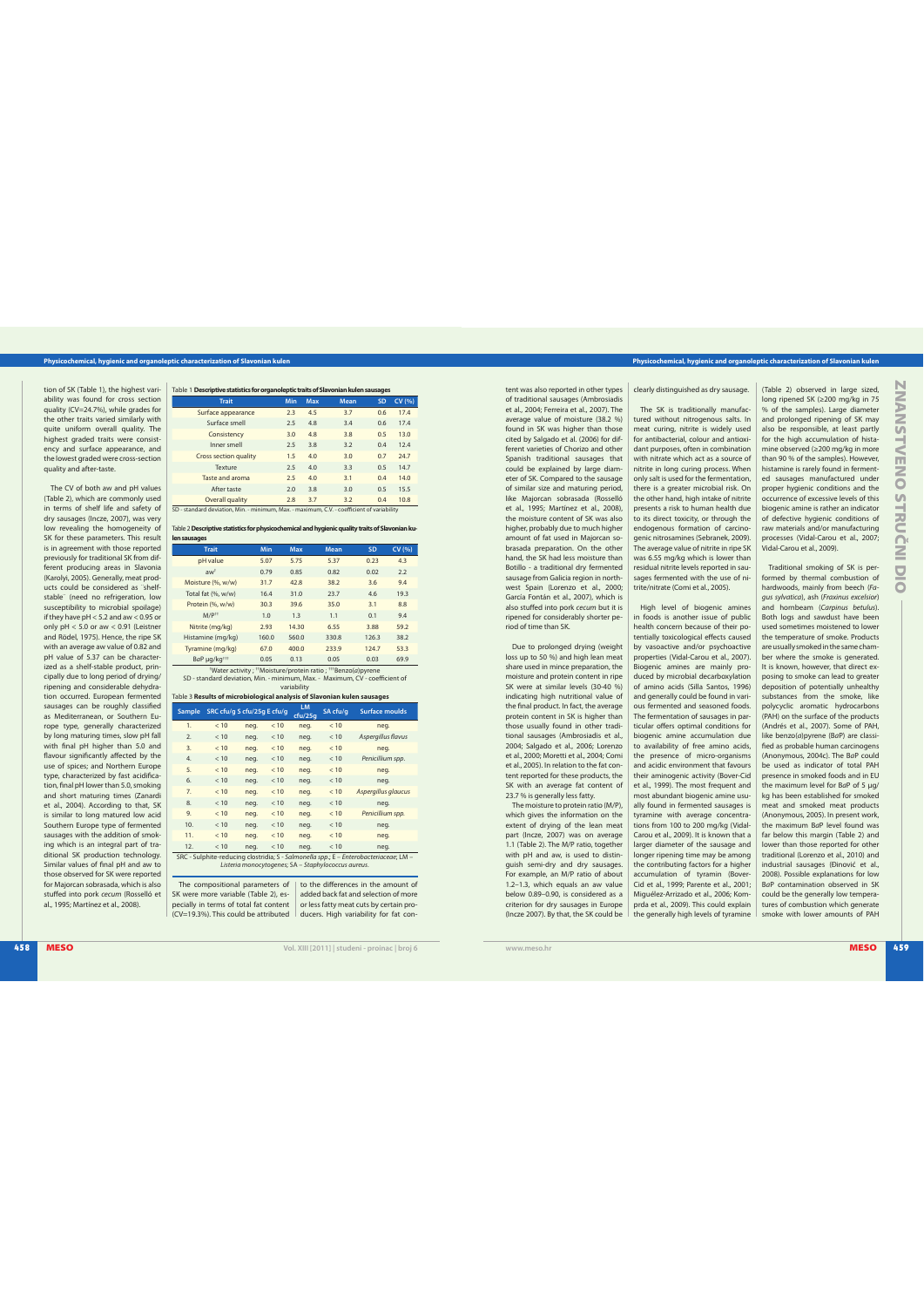## **Physicochemical, hygienic and organoleptic characterization of Slavonian kulen Physicochemical, hygienic and organoleptic characterization of Slavonian kulen**

(Simko, 2009), no use of softwoods which are high in resin that increases the concentration of PAH in smoke (Stumpe-Viksna et al., 2008), and the lower surface/mass ratio of sausage which less favour the PAH adsorption<br>(Lorenzo et al., 2010).

<sup>460</sup> .&40 **Vol. XIII [2011] | studeni - proinac | broj 6 www.meso.hr** .&40 <sup>461</sup> ;/"/457&/04536ė/\*%\*0 During fermentation and ripening of sausages various microorganisms which are not involved in fermentation are usually progressively elimi-<br>nated by acidification and drying<br>(Labadie, 2007). As a result, dry and semi-dry fermented sausages generally considered as shelf-stable and safe products which have rarely been involved in food contamination outbreaks. This is especially true for industry where both high sanitary standards and starter cultures are used to control sausage manufacturing. On the other hand, the traditional production is often connected with considerable variability in raw materials, operation units, fermentation, and/or ripening conditions and hygiene which may result in increased ability of spoilage microorganisms and/or pathogens to survive in end product (Skandamis and Nychas, 2007). For instance, investi-<br>gating the safety of traditional production of sausages in households<br>in Croatia, Kozačinski et al. (2008) found the generally increased total bacterial count at working surfaces and equipment used in the preparation of sausages, including the find-<br>ing of *S. aureus* in 4 and *Enterococ-*<br>*cus faecalis* in 3 of twenty controlled households. The same microorgan-isms, together with enterobacteria and sulfite-reducing clostridia were isolated in high counts from several samples of raw sausages for cook-<br>ing, and some of them like S. aureus<br>and sulfite-reducing clostridia were found to be exceedingly high in 20% and 10 % of samples of dry sausag-<br>es, respectively. In another Croatian study, traditional home-made sausages also showed inferior hygienic ges also shorted interior hygieline

mixture, as well as slower acidification and delayed elimination of un-desirable microflora but were microbiologically valid at the end of the 90-day ripening (Zdolec et al., 2007).<br>The close relationship between mi-<br>crobial ecosystems of traditional processing plants (the so called "house flora") and produced sausages was<br>also established in studies in other<br>countries (e.g. Lebert et al., 2007). In present study (Table 3), the counts of<br>S. *aureus*, enterobacteria and sulfite-S. aureus, enterobacteria and sulfite-reducing clostridia in all samples of ripe SK were in accordance with Croatian Regulation on microbiological standards for foodstuffs (Anony-<br>mous 1994, 2001, 2003b and 2004d),<br>while *Salmonella spp.* and *L. monocy*togenes were not isolated from any of the samples. This result is in agreement with those recently reported<br>for traditional SK (Frece et al., 2010a). Some of the mentioned meat con-taminants, like enterobacteria, are known for their high ability for biogenic amine production (Vidal-Carou et al., 2007). Hence, the high accumu-<br>lation of histamine in SK observed in present study could indicate the bacterial contamination of raw materials or hygienic failure during the early steps of sausage production, regardless of the absence or low levels of aminogenic micro-organisms in the final product.

Similar to other fermented products which go through the long pe-riod of ripening, the fungal coloniza-tion of the surface may also appear in SK. The natural moulding of sau-sages, which results from contamination by environment-contaminating mould species, mainly from genera Penicillium and Aspergillus, may be<br>desirable as it protects against the<br>excessive drying and lipid oxidation and contributes to the flavour development of final product (Spotti<br>and Berni, 2007). On the other hand, many moulds have the ability to produce mycotoxins and some of species that were isolated from SK (Table 3), i.e. Aspergillus flavus, do have toxigenic potentiality (Bailly and Guerre, 2009). The presence of certain fungi is not always followed by toxin production as conditions (water activity in particular) which allow oxin production are more restrict than those which give way to growth<br>(Northolt et al., 1996). However, the (Northolt et al., 1996). He (Northolt et al., 1996). However, the<br>presence of ochratoxin A and afla-<br>toxin B1 in both surface and deeper layers of naturally moulded SK has been recently reported by Frece et al. (2010b). The contamination of spices<br>and/or additives used in meat processing may additionally represent a<br>source of mycotoxins (Mandić et al.,<br>2007; Bailly and Guerre, 2009).

#### **Conclusions**

the manufacturing technique and characteristics of final product, the traditional SK is similar to long matured Southern Europe type of naturally fermented sausages with the addition of smoking. Accord-ing to pH, aw and M/P values of ripe product, the SK could be character-ised as low-acid dry sausages whose shelf-stability is primarily condi-tioned by low water activity of final product. The analysed organoleptic traits of SK were within the limits of characteristics specific to traditional production. Compared to similar products, the SK has higher protein content and less fat. All analysed samples were microbiologically valid, with low nitrite level and PAH contamination but with high biogenic amines content and, in some of the cases, with the presence of poten-tially toxigenic moulds. Therefore, from the hygienic and technologi-cal points of view, additional efforts should be made to improve sanitary standards and good manufacturing practice among SK producers. In addition, better characterization and dition, better characterizament is the strategies interestion in terms of safety, acceptability and organoleptic quality of SK.

### **References**

**Ambrosiadis J., Soultos N., Abrahim A.,<br>
<b>Bloukas J.G.** (2004): Physicochemical, microbiological and sensory attributes for the characteri-zation of Greek traditional sausages. Meat Sci. 279.287

<sup>.</sup><br>rés A., Barat J.M., Grau R., Fito P. (2007 Principles of drying and smoking. In: Toldrá, F. (ed) Handbook of fermented meat and poultry.

Blackwell Publishing, 37-48.<br>**Anonymous** (1994): Pravilnik o mikrobiološ-<br>kim standardima za namirnice, Narodne Novine

hroi 46 Anonymous (1999): Microbiology of food

and animal feeding stuffs - Horizontal method for the detection and enumeration of Listeria monocytogenes. HRN EN ISO 11290-1, Cn.<br>-<br>3/40 nocytogenes. HRN EN ISO 11290-1, Cn.

Standards Institute. Zagreb.<br>**Anonymous** (2001): Pravilnik o dopuni i izm-

jenama Pravilnika o mikrobiološkim standardi-<br>ma za namirnice, Narodne Novine broj 20.<br>**Anonymous** (2002): Microbiology - General guidance for enumeration of yeast and moulds. guiuance for enumeration or yours and it<br>HRN ISO 7954, Croatian Standards Institute. Za greb.

Anonymous (2003a): Microbiology of food and animal feeding stuffs - Horizontal method<br>for the detection of *Salmonella spp.* HRN EN ISO<br>6579, Croatian Standards Institute. Zagreb.

Anonymous (2003b): Pravilnik o dopuni i izmjenama Pravilnika o mikrobiološkim stand-

ardima za namirnice, Narodne Novine broj 125.<br>**Anonymous** (2004a): Microbiology of food and animal feeding stuffs - Horizontal method for the enumeration of coagulase-positive staphyloccoco (Staphylococcus aureus and other<br>species). HRN EN ISO 6888-1, Croatian Standards

**Institute. Zagreb. Anonymous** (2004b): Microbiology of food<br>and animal feeding stuffs -- Horizontal method<br>for the enumeration of sulfite-reducing bacteria

growing under anaerobic conditions. HRN ISO<br>15213, Croatian Standards Institute. Zagreb. Anonymous (2004c): IARC Monographs on the Evaluation of Carcinogenic Risks to humans, International Agency for Research on Cancer,

Vol. 88. Anonymous (2004d): Pravilnik o dopuni i

izmjenama Pravilnika o mikrobiološkim standardima za namirnice, Narodne Novine broj 32.<br>**Anonymous** (2005): Commission Recommendation 2005/208/EC of 4 February 2005

amending Regulation (EC) No 466/2001 as regards polycyclic aromatic hydrocarbons. Official

Journal of the European Union, L34, 3-5.

**Anonymous** (2007): Foodstuffs - Determination of nitrate and/or nitrite content. HRN EN 12014-3, Croatian Standards Institute, Zagreb. **Anonymous** (2008): Microbiology of food<br>and animal feeding stuffs - Horizontal methods for the detection and enumeration of En teriaceae, HRN ISO 21528-2, Croatian Standards

Institute. Zagreb. **Bailly J-D., Guerre P.** (2009): Mycotoxin analis in poultry and processed meats. In: Nollet, L.M.T., Toldrá, F. (eds) Handbook of processed

meats and poultry analysis. CRC Press, 499-543.<br>**Bover-Cid S., Schoppen S., Izquierdo-Pu-**<br>**lido M., Vidal-Carou M.C.** (1999): Relationship between biogenic amine contents and the size<br>of dry fermented sausages. Meat Sci. 51, 305-311.

**Comi G., Urso R., Iacumin L., Rantsioi K.,**  Cattaneo P., Cantoni C., Cocolin L. (2005): Char-<br>acterisation of naturally fermented sausages<br>produced in the North East of Italy. Meat Sci. 69,

.<br>381-392. **Đinović J., Popović A., Jira W.** (2008): Poly-<br>cyclic aromatic hydrocarbons (PAHs) in different<br>types of smoked meat products from Serbia.

Meat Sci. 80, 449-456.<br>**Ferreira V., Barbosa J., Silva J., Vendeiro**<br>**S., Mota A., Silva F., Joăo Monteiro M., Hogg<br>T., Gibbs P., Teixeira P.** (2007): Chemical and microbiological characterisation of "Salpicăo de Vinhais" and "Chouriça de Vinhais": Traditional dry sausages produced in the North of Portugal. Food Microbiol, 24, 618-623.

**Frece J., Markov K., Čvek D., Kovačević D.**  (2010a): Stafilokoki kao potencijalne izvorne<br>starter kulture iz slavonskog kulena. Meso 3, 150-155

Frece J., Markov K., Kovačević D. (2010b): Određivanje autohtone mikrobne populacije i mikotoksina te karakterizcija potencijalnih starter kultura u slavonskom kulenu. Meso 2, 92-97.<br>**García Fontán M.C., Lorenzo J.M., Martínez** 

S., Franco I., Carbalo J. (2007): Microbiological characteristics of Botillo, a Spanish traditional

pork sausage. LWT 40, 1610-1622.<br>**Incze K.** (2007): European products. In: Toldrá,<br>F. (ed) *Handbook* of fermented meat and poultry. Mackwell Publishing 307-318

**Karolyi D.** (2005): Fizikalno-kemijske osobine<br>slavonskog kulena. Meso 2, 35-37. **Komprda T., Sládková P., Dohnal V.** 

Biogenic amine content in dry fermented saues as influenced by a producer, spice mix,

starter culture, sausage diameter and time of ripening. Meat Sci. 83, 534-542.<br>**Kozačinski L., Hadžiosmanović M., Cvrtila**<br>**Fleck Ž., Zdolec N., Filipović I., Kozačinski Z.** (2008): Quality of dry and garlic sausages from

individual households. Meso 1, 74-80.<br>**Labadie J.** (2007): Spoilage microorganisms: risk and control. In: Toldrá, F. (ed) Handbook of fermented meat and poultry. Blackwell Publishing, 421-426

**Lebert A., Giammarinaro P., Morot-Bizot S., Leroy S., Talon R.** (2007): Microbial ecosystems of processing units and traditional products in<br>France. Options Mediterr. Serie A, 76, 305-314.<br>**Leistner L., Rödel W.** (1975): The significance

of water activity for microorgnisms in meats. In: Duckworth, R.B. (ed) Water relations of foods.

Academic Press, 309-323.<br>**Lorenzo J.M., Michinel M., López M., Carballo J.** (2000): Biochemical characteristics of<br>two Spanish traditional dry-cured sausage varieties: "Androlla" and "Botillo". J. Food Compos. Anal 13, 809-817

**Lorenzo J.M., Purriños L., Fontán M.C.G., Franco D.** (2010): Polycyclic aromatic hydrocarbons (PAHs) in two Spanish traditional smoked sausage varieties: "Androlla" and "Botillo". Meat Sci. 86.660-664

**Macan J., Turk R., Vukušić J., Kipčić D. and**  Milković-Kraus S. (2006): Long-term follow-up of histamine levels in a stored fish meal sample.

Anim. Feed Sci. Tech. **Mandić S., Grujić R., Topalić-Trivunović Lj.,**  Đurica R., Stojković S. 2007. Izvori mikološke maniko kontaminacije su<br>otoksikološke kontaminacije su<br>zvoda. Tehnologija mesa 49, 157

proizvoda. Tehnologija mesa 49, 157-162.<br>**Martínez P.J., Garrido M.D., Bañón S.** (2008) ): Stabilization by chilling of Sobrasada from Chato Murciano pigmeat manufactured without pre<br>servatives. An. Vet. (Murcia), 24, 73-83.<br>**Miguélez-Arrizado M.J., Bover-Cid S., La-**

**torre-Moratalla M.L., and Vidal-Carou M.C. wile-mun**  #JPHFOJD BNJOFT JO 4QBOJTI GFSNFOUFE sausages as a function of diameter and artisanal or industrial origin. J. Sci. Food Agr. 86, 549-557.

**Moretti V.M., Madonia G., Diaferia, C., <br><b>Mentasti T., Paleari M.A., Panseri S., Pirone G., <br><b>Gandini, G.** (2004): Chemical and microbiological<br>cal parameters and sensory attributes of a typical Sicilian salami ripened in different conditions.

Meat Sci. **Northolt M.D., Frisvad J.C., Samson R.A.**  (1996): Occurrence of food-home function for (1996): Occurrence of food-borne fungi and fac-<br>tors for growth. In: Samson, R.A., Hoekstra, E.S.,